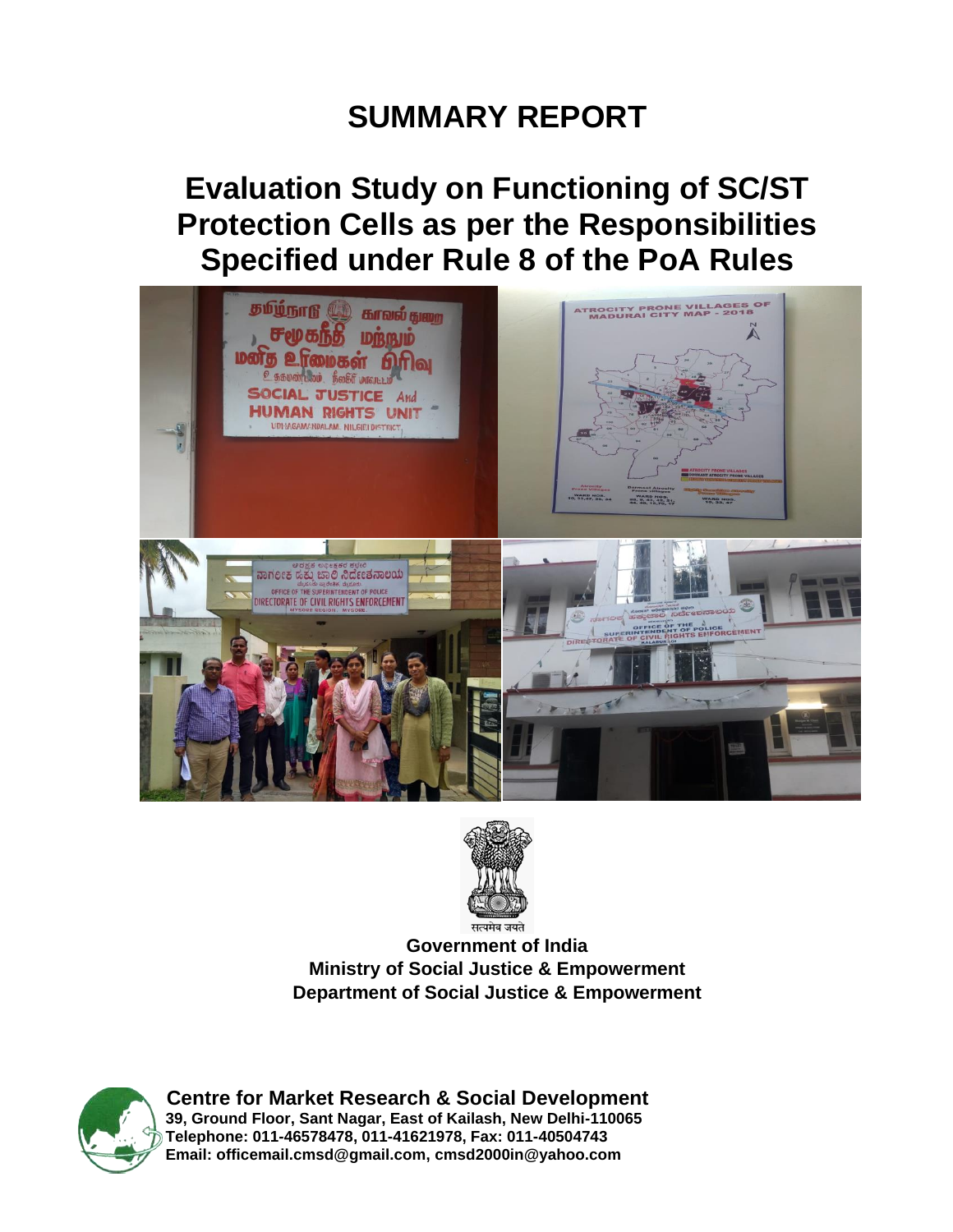## **EXECUTIVE SUMMARY**

#### **Background**

The Scheduled Castes and the Scheduled Tribes (Prevention of Atrocities) Rules, 1995 under the PoA Act were notified on 31.03.1995, which, among other things, prescribed minimum scale of relief and rehabilitation for the affected persons. The prescribed minimum scale of relief and rehabilitation under the Rules has been amended from time to time. Consequent upon amendments done in the PoA Act, certain amendments had been necessitated in the PoA Rules. Accordingly necessary amendments have been done in the PoA Rules by the Scheduled Castes and the Scheduled Tribes (Prevention of Atrocities) Amendment Rules, 2016, notified in the Gazette of India on 14.04.2016. One of the salient provisions of the PoA Rules notified under the PoA Act is "Setting up of the Scheduled Castes and the Scheduled Tribes Protection Cell at State headquarters under the charge of Director General of Police/IG Police (Rule 8)".

SC/ ST Protection Cells have been set up in the States and Union Territories of Andhra Pradesh, Assam, Bihar, Chhattisgarh, Gujarat, Haryana, Himachal Pradesh, Jharkhand, Karnataka, Kerala, Madhya Pradesh, Manipur, Maharashtra, Meghalaya, Nagaland, Odisha, Punjab, Rajasthan, Tamil Nadu, Telangana, Tripura, Uttar Pradesh, Uttarakhand, West Bengal, Andaman & Nicobar Islands, Chandigarh, Dadra & Nagar Haveli, Daman & Diu, NCT of Delhi, Lakshadweep and Puducherry.

#### **Study objectives**

- i) To study the outcome of the surveys conducting by the cell in identified areas pertaining to the various crimes committed against SCs/ STs;
- ii) To examine the type and number of crime committed against SCs/ STs during last three years, 2015-16, 2016-17 and 2017-18 under jurisdiction of the cell;
- iii) To study the measures undertaken by the cell & their effectiveness to decrease the crime against SCs/STs.
- iv) To study the action taken by the Superintendent of Police in the cases where an officer in-charge of the police station has refused to enter an information in a book to be maintained by that police station under sub-rule (3) of Rule 5.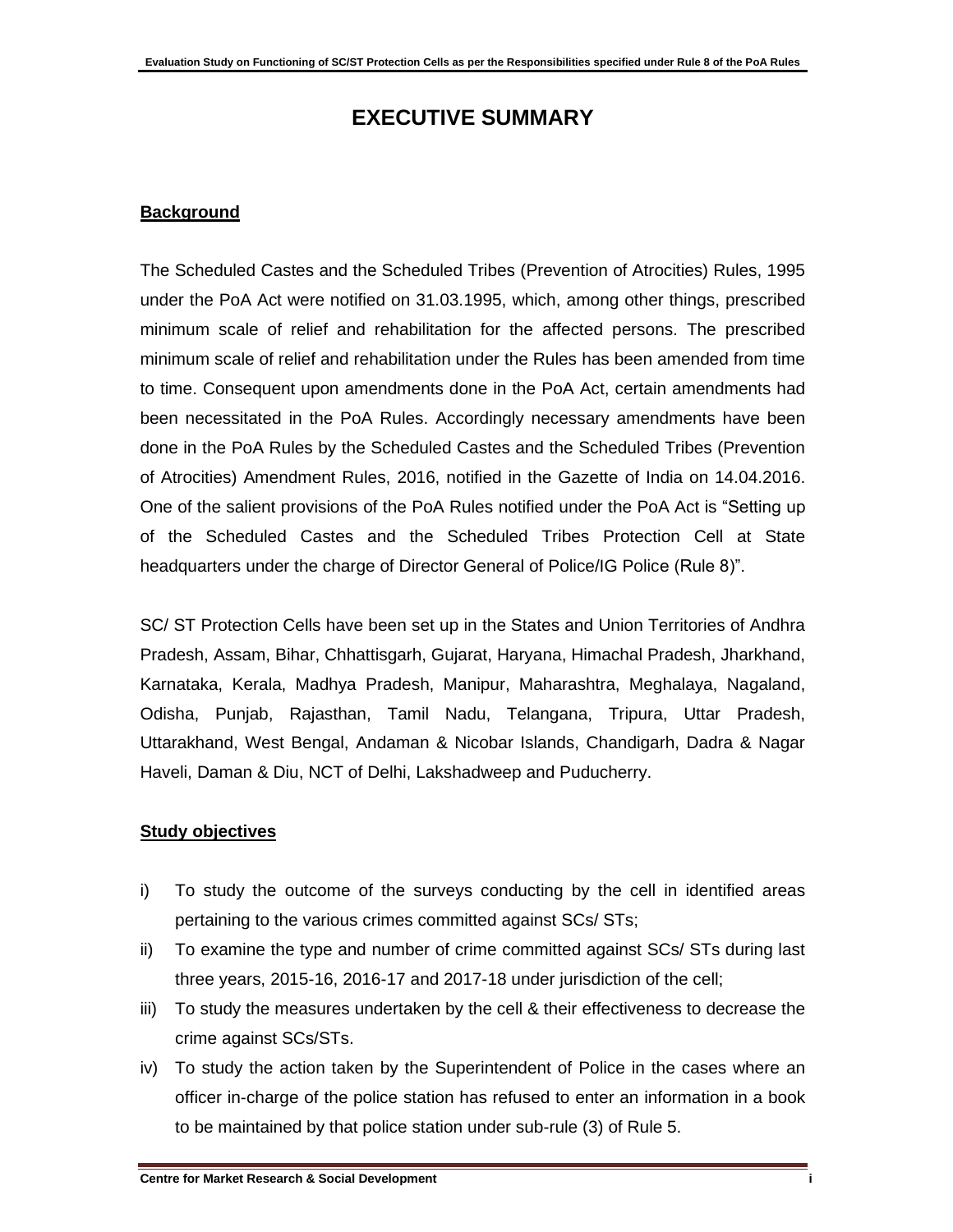- v) To study the status of the cell to inform the nodal officer and the concerned District Magistrates about implementation of the rights of victims and witnesses specified under the provisions of Chapter IV A of the PoA Act as amended;
- vi) To review the total number of cases registered under the Act; and conviction rate during last three years;
- vii) To ascertain whether the cell performs its responsibilities as specified under rule 8 of the PoA Rules;
- viii) Opinion of the social leaders of SC/ ST communities on the performance of the SC/ST Cells;
- ix) Key findings based on the data collected from the field on the objectives of the study;
- x) Recommendations/ Suggestions for necessary restructuring to be carried out in the scheme for improvement in the functioning of SC/ST protection cells and need for its continuation.
- xi) Ten case studies (2 SC/ST cells from each state)

#### **Study Methodology & Coverage**

The study was based on the explorative, descriptive and analytical approach to study. Both secondary and primary research was undertaken to generate required information. Both secondary data and primary data were used for this purpose. Semi-structured schedules were prepared for the SC/ ST protection cells at district & State level, and for community leaders to elicit the desired information.

For generating data on the wide array of issues, a combination of qualitative and quantitative research technique was adopted. Qualitative research techniques like secondary research (desk review), in-depth interview, Observation, Case study documentation were done for the purpose of the study.

The study covered five States namely; Bihar, Madhya Pradesh, Rajasthan, Tamil Nadu and Karnataka. All the SC/ST Protection Cells functioning at State/ Regional Level, Special Police Stations/ Thanas, Social Justice and Human Right Units at District Headquarters were surveyed and necessary data & information related to the study was collected from the cells. All total, 5 State Cells and 172 Special Police Stations/ Thanas, Social Justice and Human Right Units at District Headquarters were surveyed for the study.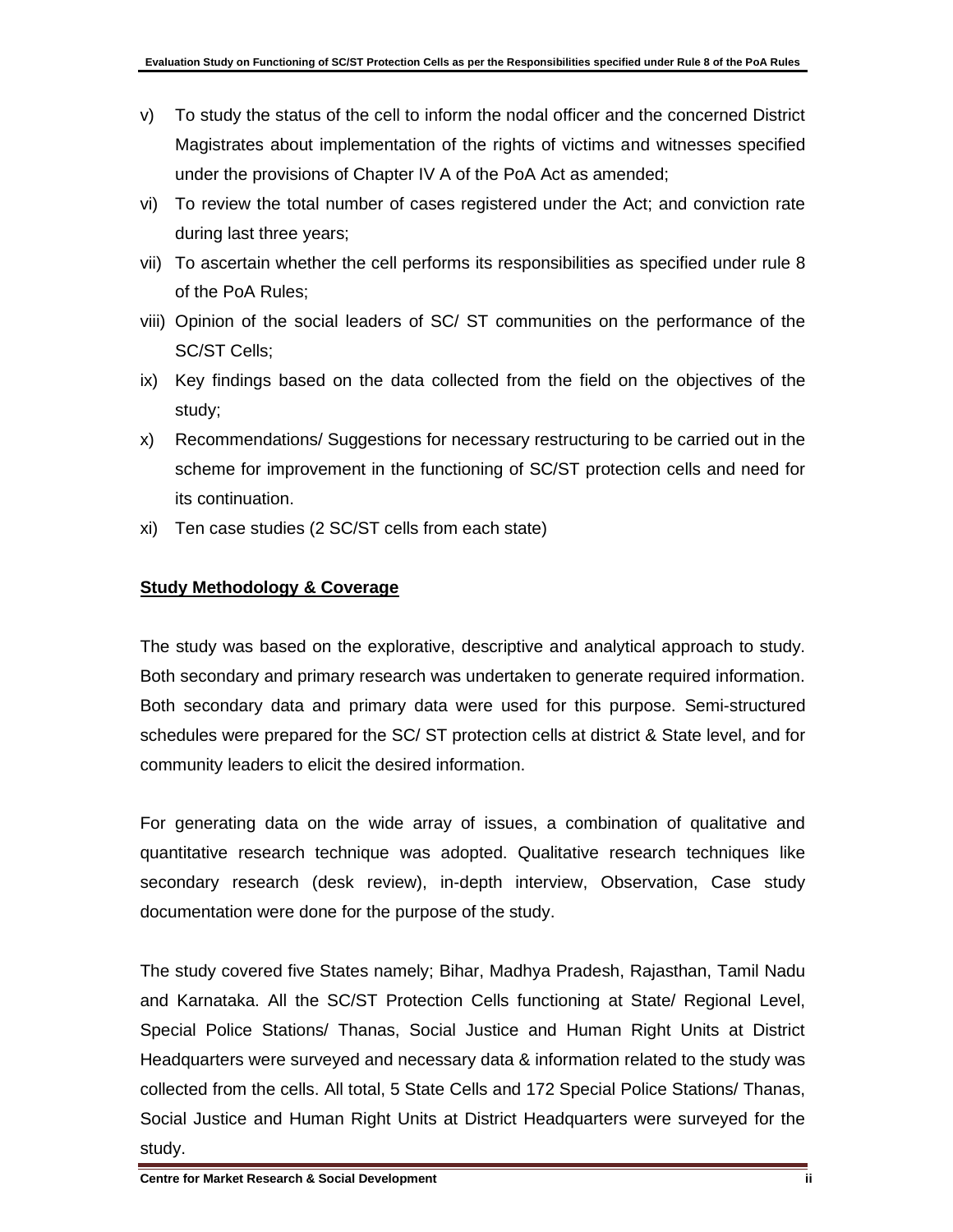Apart from the SC/ST protection cells, three to five social leaders of SC/ST communities from each selected state were contacted and their opinion on the functioning of the SC/ST cells in the State/ District was collected for the purpose of the study. Total 20 social leaders of SC/ST communities were interacted for the study. Also, 2 unique case studies of the cells from each state were documented during the course of the study and total 10 case studies are part of this study report. The data collection by field survey was conducted during August-September 2019.

#### **Major Study Findings**

### **1) Outcome of the surveys conducted by SC/ST Protection Cells in identified areas**

The study observed that survey by the SC/ST Cells in atrocity prone areas has been a regular feature in Tamil Nadu and Karnataka. In Bihar, Rajasthan and Madhya Pradesh, investigations are made by the police in the identified areas, after which the SC/ST Cells give instructions to the district officials to take necessary action for quick resolve of the cases.

#### **2) Type & number of crime committed against SCs/STs during last three years under jurisdiction of the Cells**

- The year 2018 has witnessed 1,698 crimes in Karnataka, a decrease of 3.8% in crime committed against persons belonging to Scheduled Castes and Scheduled Tribes as compared to 2,009 cases reported in the year 2016. Crimes like murder, rape, kidnapping & abduction, insulting religion or class, abetment to suicide and other crimes have been decreased against Scheduled Castes and Scheduled Tribes in recent times in Karnataka. However, the crimes like attempt to murder, sexual offence and sexual harassment have been increased against Scheduled Castes and Scheduled Tribes in recent times in Karnataka.
- Tamil Nadu witnessed 1,240 crimes in 2018, a decrease of 16.1% in crime committed against persons belonging to Scheduled Castes and Scheduled Tribes as compared to 1,478 cases reported in the year 2016. Crimes like murder, grievous hurt and other crimes have been decreased against Scheduled Castes and Scheduled Tribes in recent times in Tamil Nadu. However, the rape cases have been drastically increased against Scheduled Castes and Scheduled Tribes in recent times in Tamil Nadu.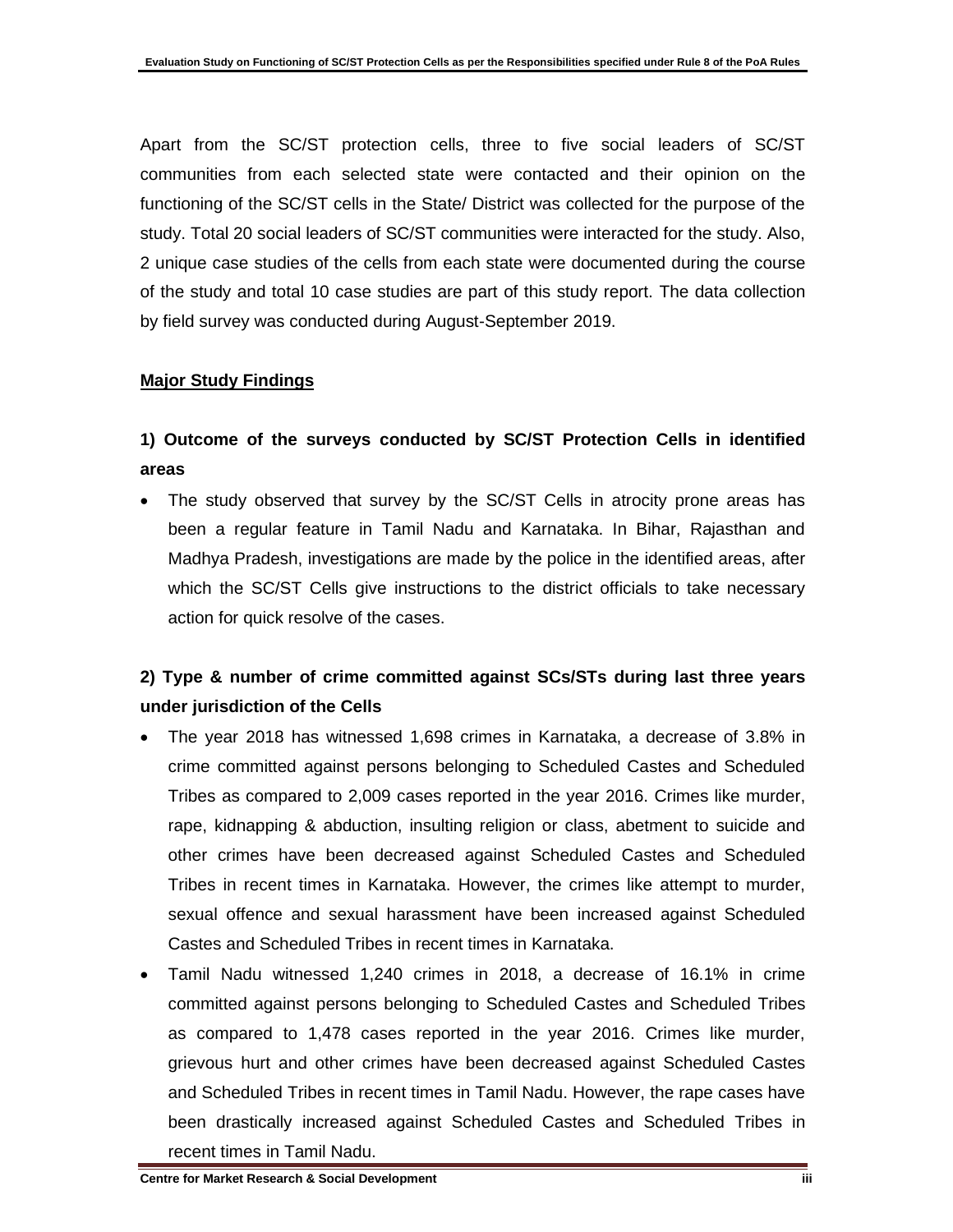- Bihar witnessed 7,125 crimes in 2018, an increase of 24.4% in crime committed against persons belonging to Scheduled Castes and Scheduled Tribes as compared to 5,726 cases reported in the year 2016. Crimes like murder and arson have been decreased against Scheduled Castes and Scheduled Tribes in recent times in Bihar. However, crimes like grievous hurt, rape, crimes under PoA and other crimes have been increased against Scheduled Castes and Scheduled Tribes in recent times in Bihar.
- Madhya Pradesh witnessed 6,852 crimes in 2018, a decrease of 0.8% in crime committed against persons belonging to Scheduled Castes and Scheduled Tribes as compared to 6,910 cases reported in the year 2016. Crimes like murder, attempt to murder, arson and other crimes have been decreased against Scheduled Castes and Scheduled Tribes in recent times in Madhya Pradesh. However, the rape cases have been increased against Scheduled Castes and Scheduled Tribes in recent times in Madhya Pradesh.
- Rajasthan witnessed 5,533 crimes in 2018, a decrease of 40.6% in crime committed against persons belonging to Scheduled Castes and Scheduled Tribes as compared to 9,319 cases reported in the year 2016. Crimes like grievous hurt and other crimes have been decreased against Scheduled Castes and Scheduled Tribes in recent times in Rajasthan. However, crimes like murder, rape and crimes under PoA have been increased against Scheduled Castes and Scheduled Tribes in recent times in Rajasthan.
- Overall, present study in five states observed that the number of crimes against the Scheduled Castes and Scheduled Tribes have decreased marginally. The crimes like murder, grievous hurt and other crimes against the Scheduled Castes and Scheduled Tribes have been decreased to some extent. However, crimes like rape, sexual offence, sexual harassment and crimes under PoA against the Scheduled Castes and Scheduled Tribes have been increased over the years.

## **3) Number of cases registered under the PoA Act and conviction rate during last three years**

- The study observed that out of total 72541 crimes committed against the Scheduled Castes and Scheduled Tribes in last years in surveyed five states, 72322 cases were registered under the PoA Act, which is 99.7% to the total crimes.
- The study observed that all the cases committed against Scheduled Castes and Scheduled Tribes in Karnataka and Madhya Pradesh in last three years have been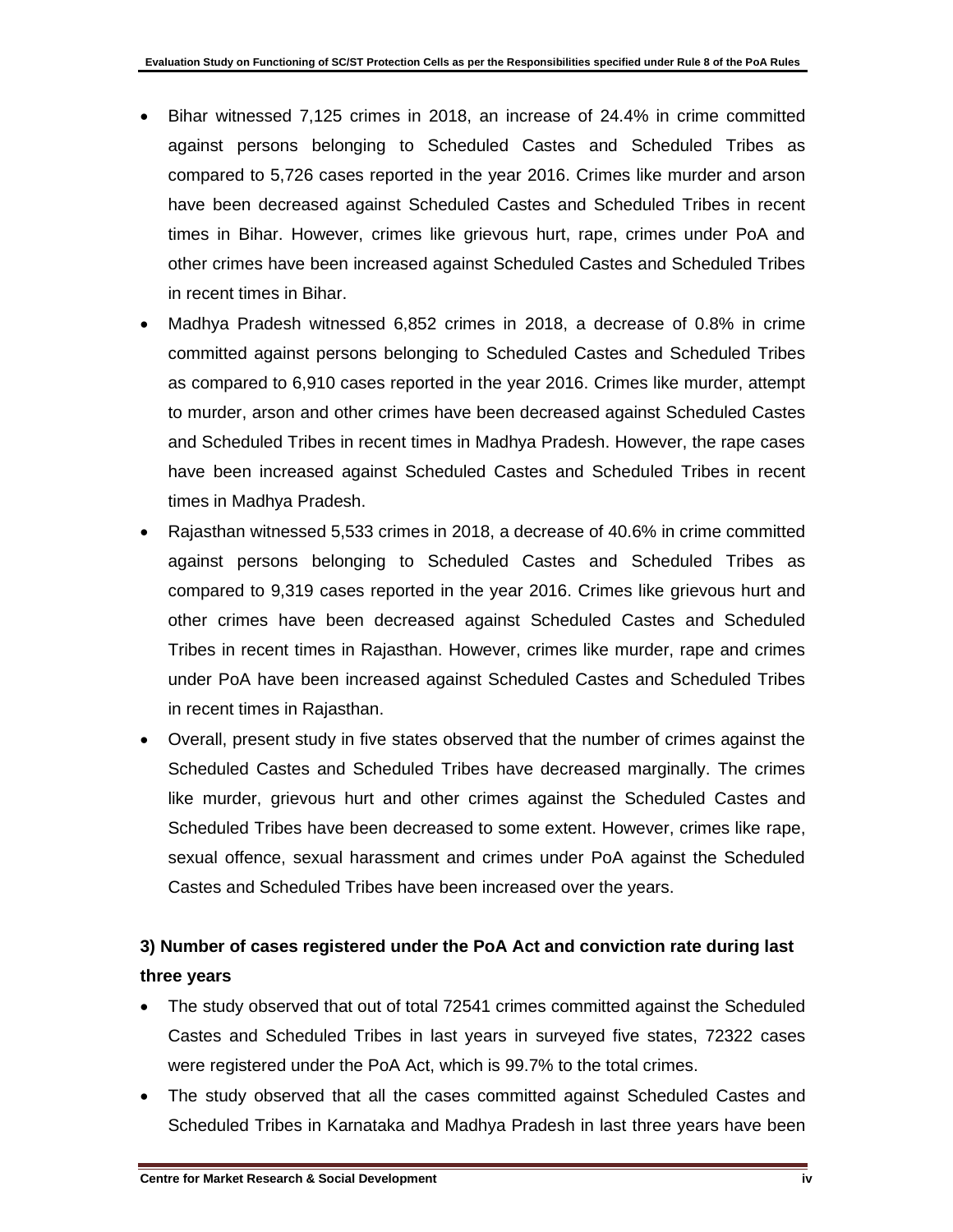registered; 99.9% cases in Tamil Nadu, 99.6% cases in Rajasthan and 99.3% cases in Bihar committed against Scheduled Castes and Scheduled Tribes in last three years have been registered.

- The average conviction rate for crimes against Scheduled Castes and Scheduled Tribes in last three years is 8.5% relating to registered cases. The State wise analysis of conviction rate of crimes against Scheduled Castes and Scheduled Tribes observed that the highest conviction rate in last three years was in Madhya Pradesh (14.5%), followed by Tamil Nadu (7.9%), Rajasthan (4.5%) and Karnataka  $(0.3\%)$ .
- Analysis of year wise conviction rate of crimes against Scheduled Castes and Scheduled Tribes observed that the conviction rate was 5.3% in the year 2016, 6% in the year 2017 and 19.9% in the year 2018. The study observed that the conviction rate of crimes against Scheduled Castes and Scheduled Tribes is gradually increased over the years.

### **4) Measures undertaken by the cells and their effectiveness to decrease crime against SCs/STs**

- The study observed that significant and innovative measures have been undertaken by the Social Justice and Human Rights Units in Tamil Nadu as well as by the Directorate of Civil Rights Enforcement Offices in Karnataka. The measures undertaken by the SJHR units in Tamil Nadu and DCRE offices in Karnataka were observed to be very effective in reducing crimes against Scheduled Castes and the Scheduled Tribes in recent years.
- The study further observed that though sincere steps have been taken by the SC/ST Protection Cells in Bihar, Madhya Pradesh and Rajasthan, still creative measures as undertaken in Tamil Nadu and Karnataka may be carried out by the SC/ST Cells to decrease the crime against Scheduled Castes and the Scheduled Tribes in these states.

## **5) Responsibilities performed by SC/ST Protection Cells as specified under Rule 8 of the PoA Rules**

• The first responsibility of the SC/ST Protection Cells as specified under rule 8 of the PoA Rules is to conduct surveys of identified atrocity prone areas. The study observed that the performance of the cells in conducting survey of identified areas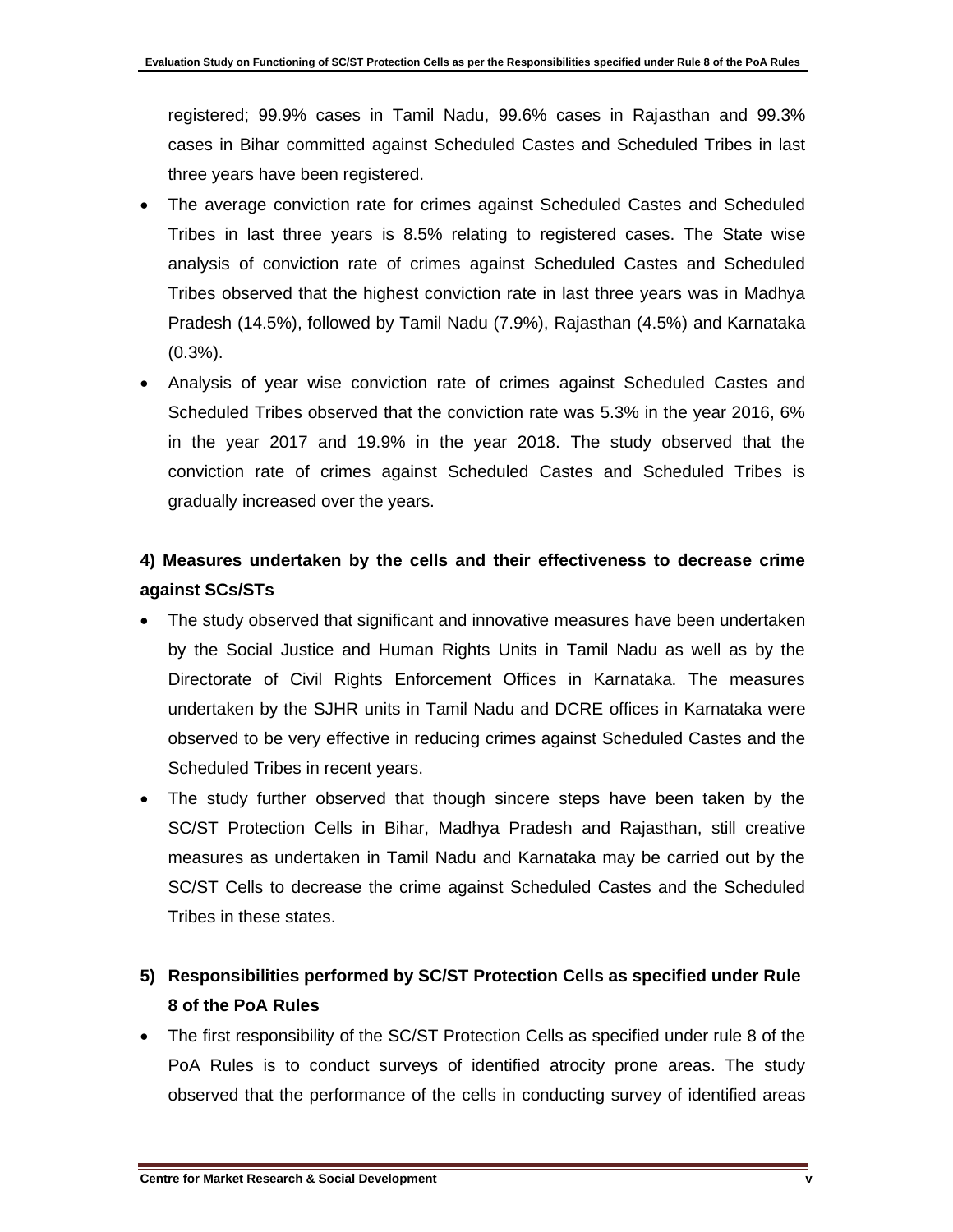is excellent in Karnataka and Tamil Nadu, while the performance is average in Bihar, Madhya Pradesh and Rajasthan.

- The second responsibility of the SC/ST Protection Cells as specified under rule 8 of the PoA Rules is to maintain public order and tranquility in the identified areas. The study observed that the performance of the cells in maintaining public order and tranquility in the identified areas is excellent in Karnataka and Tamil Nadu, while the performance is good in Bihar, Madhya Pradesh and Rajasthan.
- The third responsibility of the SC/ST Protection Cells as specified under rule 8 of the PoA Rules is to recommend to the State Government for deployment of special police force or establishment of special police post in the identified areas. The study observed that the performance of the cells in recommending to the State Government for deployment of special police force or establishment of special police post in the identified areas is good in Tamil Nadu, while the performance is average in Karnataka & Madhya Pradesh, and poor in Bihar & Rajasthan.
- The fourth responsibility of the SC/ST Protection Cells as specified under rule 8 of the PoA Rules is to make investigations about the probable causes leading to an offence under the Act. The study observed that the performance of the cells in making investigations about the probable causes leading to an offence under the Act is excellent in Karnataka and Tamil Nadu, while the performance is good in Bihar, Madhya Pradesh and Rajasthan.
- The fifth responsibility of the SC/ST Protection Cells as specified under rule 8 of the PoA Rules is to restore feeling of security among the members of SC/ ST. The study observed that the performance of the cells in restoring feeling of security among the members of SC/ ST is excellent in Karnataka and Tamil Nadu, while the performance is good in Madhya Pradesh, and average in Bihar and Rajasthan.
- The sixth responsibility of the SC/ST Protection Cells as specified under rule 8 of the PoA Rules is to inform the nodal officers and special officers about law and order situation in identified areas. The study observed that the performance of the cells in informing the nodal officers and special officers about law and order situation in identified areas is excellent in Karnataka and Tamil Nadu, while the performance is good in Madhya Pradesh, and average in Bihar and Rajasthan.
- The seventh responsibility of the SC/ST Protection Cells as specified under rule 8 of the PoA Rules is to inform the nodal officer and concerned District Magistrate about implementation of the rights of victims and witnesses specified under the provisions of Chapter IVA of the PoA Act. The study observed that the performance of the cells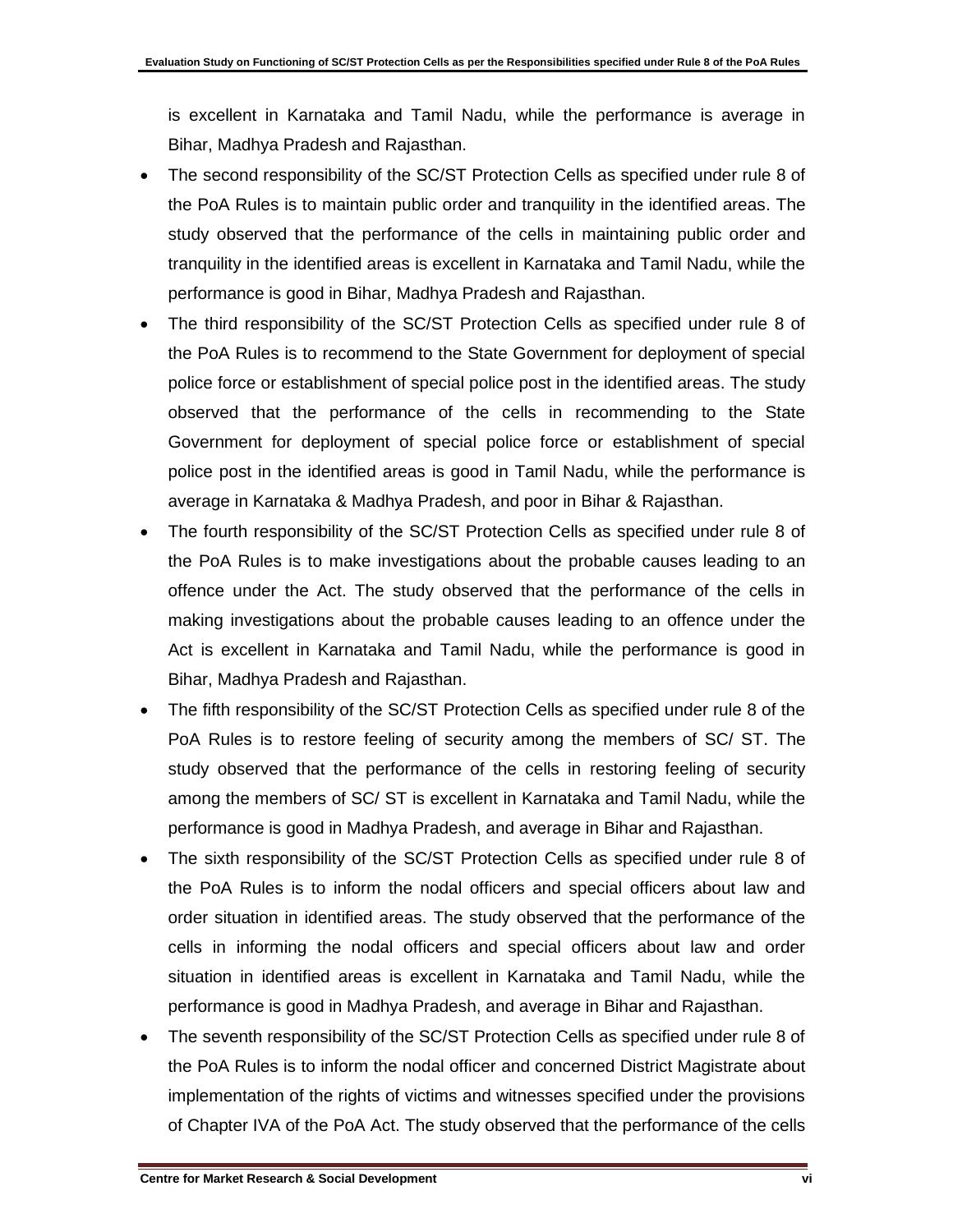in informing the nodal officer and concerned District Magistrate about implementation of the rights of victims and witnesses specified under the provisions of Chapter IVA of the PoA Act is excellent in Karnataka and Tamil Nadu, while the performance is good in Madhya Pradesh, average in Rajasthan and poor in Bihar.

- The eightth responsibility of the SC/ST Protection Cells as specified under rule 8 of the PoA Rules is to make enquiries about the investigation and spot inspections conducted by various officers. The study observed that the performance of the cells in making enquiries about the investigation and spot inspections conducted by various officers is excellent in Karnataka and Tamil Nadu, while the performance is good in Madhya Pradesh, and average in Bihar and Rajasthan.
- The nineth responsibility of the SC/ST Protection Cells as specified under rule 8 of the PoA Rules is to make enquiries about the action taken by the superintendent of police in the cases where an officer-in-charge of the police station has refused to enter an information in a book to be maintained. The study observed that the performance of the cells in making enquiries about the action taken by the superintendent of police in the cases where an officer-in-charge of the police station has refused to enter an information in a book to be maintained is excellent in Karnataka and Tamil Nadu, while the performance is poor in Bihar, Madhya Pradesh and Rajasthan.
- The tenth responsibility of the SC/ST Protection Cells as specified under rule 8 of the PoA Rules is to make enquiries about the willful negligence by a public servant. The study observed that the performance of the cells in making enquiries about the willful negligence by a public servant is average in Karnataka and Tamil Nadu, while the performance is poor in Bihar, Madhya Pradesh and Rajasthan.
- The eleventh responsibility of the SC/ST Protection Cells as specified under rule 8 of the PoA Rules is to review the position of cases registered under the act. The study observed that the performance of the cells in reviewing the position of cases registered under the act is average in Karnataka and Tamil Nadu, while the performance is good in Madhya Pradesh and Rajasthan, and poor in Bihar.
- The twelfth and last responsibility of the SC/ST Protection Cells as specified under rule 8 of the PoA Rules is to submit a monthly report on or before  $20<sup>th</sup>$  day of each subsequent month to the State government/ Nodal Officer about action taken/ proposed to be taken. The study observed that the performance of the cells in submit a monthly report on or before  $20<sup>th</sup>$  day of each subsequent month to the State government/ Nodal Officer about action taken/ proposed to be taken is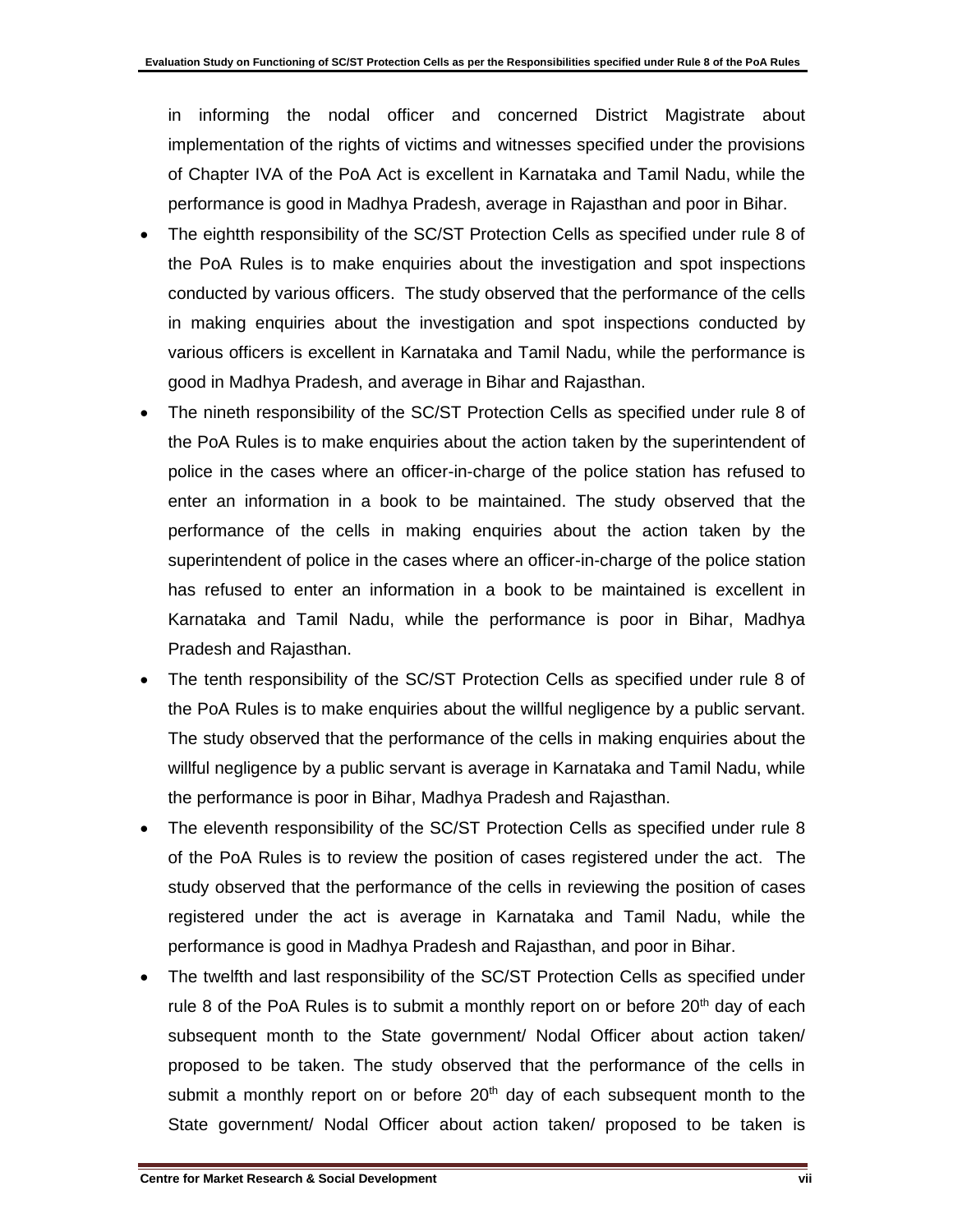average in Karnataka and Tamil Nadu, while the performance is good in Madhya Pradesh and Rajasthan, and poor in Bihar.

# **6) Status of the Cells to inform nodal officer and concerned District Magistrate about implementation of the rights of victims and witnesses specified under the provisions of Chapter IVA of the PoA Act**

The study observed that the DCRE offices in Karnataka are coordinating with District Collector, Local Police as well as Social Welfare Department for implementation of the rights of victims and witnesses specified under the provisions of Chapter IVA of the PoA Act. In Tamil Nadu, status and necessities of victims and witness intimated to the Nodal Officer/ District Magistrate details of the victim relief compensation, claims of travelling, maintenance expenses, necessary requirements of additional relief as per Sec. 15A of Act have been informed through the Superintendents of Police. Timely information is provided to the nodal officers and concerned Magistrates by some Cells in Madhya Pradesh while the information provided by the Cells to nodal officer and concerned District Magistrate about implementation of the rights of victims and witnesses specified under the provisions of Chapter IVA of the PoA Act has not been satisfactory.

# **7) Action taken by the superintendent of police in the cases where an officer-incharge of the police station has refused to enter an information in a book to be maintained by that police station under sub-rule (3) of Rule 5**

It was observed that the DCRE offices in Karnataka enquires about the action taken by the SP and suggest measures in the cases where an officer-in-charge of the police station has refused to enter an information and it is maintained. In Tamil Nadu, enquiries have been made regularly and actions are being taken and necessary entries are made as soon as such incidence of negligence of complainants comes to notice. These aspects are being supervised by the District Superintendents of Police. However, the inquiries by the SC/ST cells about the action taken by the superintendent of police in the cases where an officer-in-charge of the police station has refused to enter an information in a book to be maintained by that police station were found to be not satisfactory in Bihar, Madhya Pradesh and Rajasthan.

#### **8) Opinion of the social leaders of SC/ST communities on the performance of the SC/ST cells**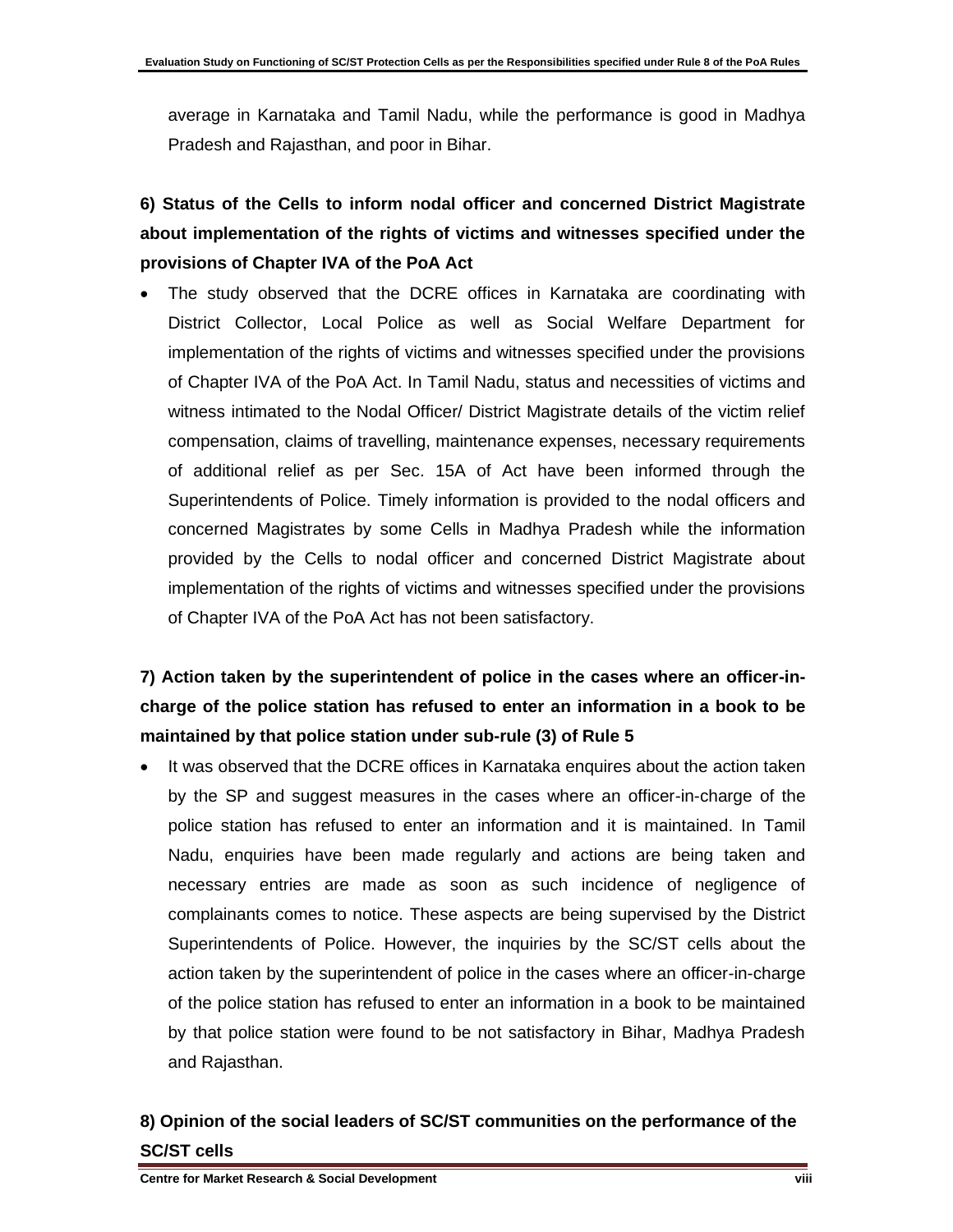- majority of the social leaders of SC/ST communities opined that effectiveness of the actions taken by the SC/ST Protection Cells in their district/region, measures taken by the SC/ST Protection Cells for maintaining public order and tranquility in the indentified areas where atrocities take place, and actions taken by the SC/ST Protection Cells in restoring feeling of security among the members of SC/ST are good or excellent.
- Further, 40% social leaders of SC/ST communities reported that the number of crimes against the SCs and STs have significantly decreased in the recent years, while 55% reported that the numbers have somewhat decreased, and 5% social leaders reported that the numbers have somewhat increased in recent years.
- On being asked who should be more responsible for effective implementation of law against atrocities, 30% social leaders of SC/ST communities said that police should be more responsible, followed by judiciary (25%), society (20%), political leaders (15%) and government (10%).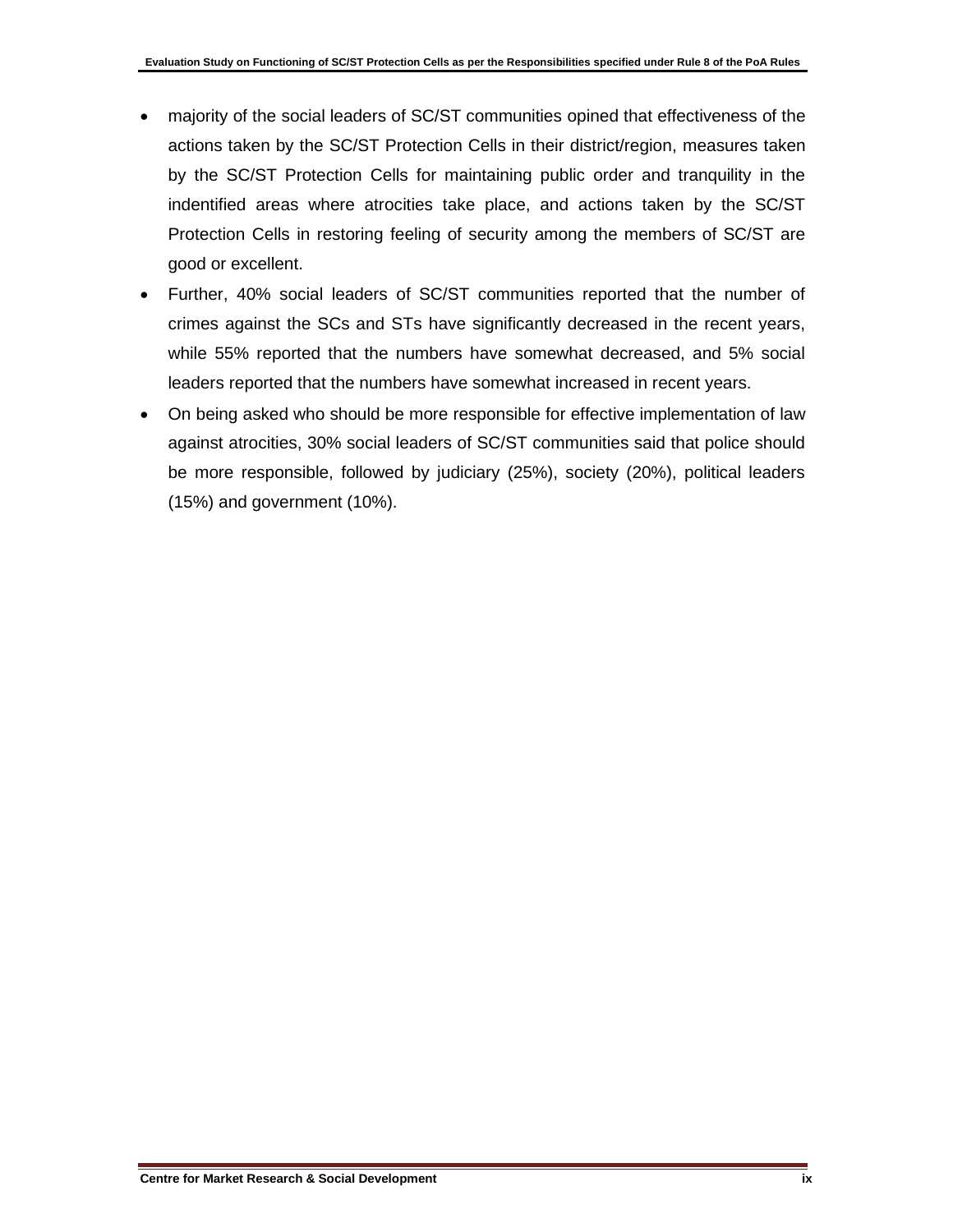#### **Conclusion**

The results of the "Evaluation study on functioning of SC/ST Protection Cells as per the responsibilities specified under Rule 8 of the PoA Rules" evaluate the various aspects of the actions taken by the Cells & their impact, and revealed that the SC/ST Protection Cells have been successful to some extent in reducing crimes against SCs and STs. Even though the Cells have made some impacts, the performance of the Cells can be improved by giving some importance to the implementation part of the scheme.

#### **Recommendations**

Based on the outcome of this evaluation study, the following recommendations are made for consideration of authorities:

- **1) Strengthening Cells / Units:** The SC/ST Protection Cells or units may be more strengthened with the infrastructure (like vehicles, computer accessories etc.), dedicated manpower. Right for registering cases directly may also be given in consultation with the State Government to observed more impact of the scheme.
- **2) Reduce the delay in payment:** During the interactions with various stakeholders, it was observed that there has been delay in many cases in the payment to the victims. Sometimes delay due to the process of documentation and sometimes due to non-availability of the funds with the State Government. Delay in the payment to the beneficiary victims should be minimized for more impact of the scheme.
- **3) Payment through DBT:** The study observed that in some cases the payments to the beneficiary victims have been done through cheque/ cash. Ministry and State Government may ensure to make all the payment should be made through the Direct Bank Transfer (DBT) where it is not in practice.
- **4) Provide more Courts / Special Courts:** Delay in the disposal/ conviction of cases has always been observed due to lack of courts and special courts. Ministry may consult with State Government to provide more courts / special courts / fast tract courts, so that the disposal of the cases will increase and conviction rate may be high.